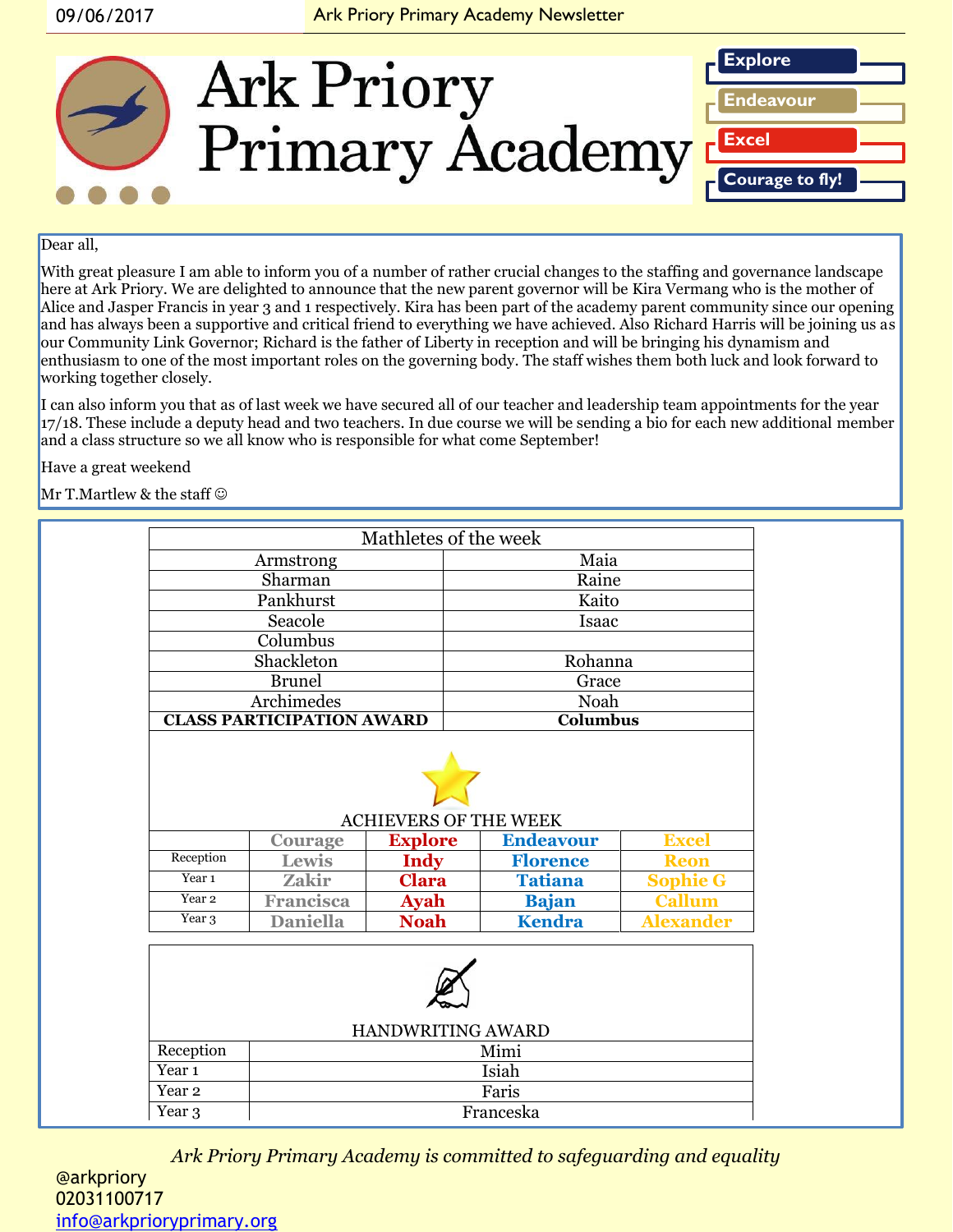## Attendance

Attendance By Form between 05/06/2017 and 09/06/2017



Forms

## Punctuality



## TOP TABLE This has been postponed until next week

*Ark Priory Primary Academy is committed to safeguarding and equality*  @arkpriory 02031100717 [info@arkprioryprimary.org](mailto:info@arkprioryprimary.org)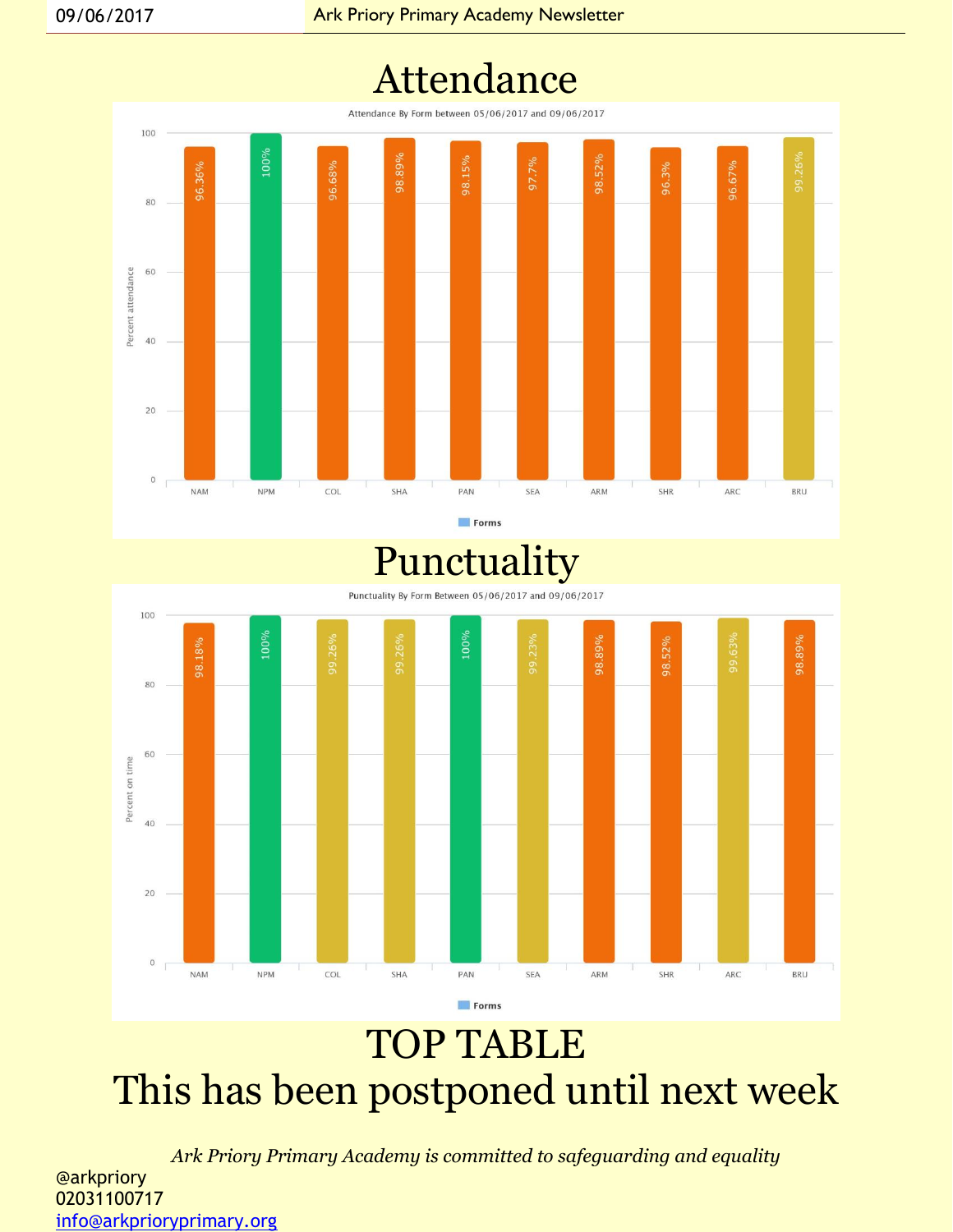#### **Nursery**

Nursery book of the week is The journey home from Grandpa's.

We are going to be talking about a journey that we have been on, if you have not yet uploaded your pictures of this to Tapestry please can you upload them by Monday.

Sports day is Wednesday 14th at 8.45am for AM children and 1.45 for PM children. Parents are invited to join us and once sports day has finished you are welcome to take your children home. **Reminder for PM parents.The nursery session starts at 12.45pm. The gates will be open for drop off between 12.45 and 12.55pm. They will be closed at 12.55pm and your child should arrive by then**

#### **Reception**

Reception book of the week: Amelia Earhart. Maths : addition and subtraction word problems. Trip to RAF museum on Tuesday 13th. Children must bring a small back pack with a water bottle.

### **Year 1**

In English we will be looking at explanatory sentences and expanded noun phrases. In maths we are starting to look at money. Pankhurst Class Assembly is Thurs 22nd June (8.45-9), The scripts have been sent out with your children, can you please practice your lines and the order you say them in. Thank you in advance.

### **Year 2**

English topic - recount writing of book "sea horse" by Karin Littlewood Maths – time Please remember there is no pass or fail mark for the

### **Year 3**

English we are looking at informal letter writing. In maths we are looking at volume, capacity and mass.

Science day on Thursday if anyone has any shoe boxes parents might have at home. These will be used during science and will not be able to be able to be able to be able to be able to be able to be returned<br>The able to be returned to be able to be able to be able to be able to be able to be able to be able to be abl

## **All Years**

<u>Wednesday 14<sup>th</sup> at 10am Year One, Year Two, and Year Three are taking part in a live exercise class for schools on</u> Youtube which will last for 30 minutes. Children will need to come to school in their full PE kits ready to exercise! <https://www.youtube.com/user/thebodycoach1/videos>

Safeguarding the children at Ark Priory is of paramount importance and security to our school site is key. Miss Steele, and I are keeping security under review in the light of recent events. There are systems in place to restrict access to the building during school time, there is an evacuation policy and staff have received training on the "Stay Safe" procedures. In order to help us tighten security we should be grateful if you would leave the school site promptly at the end of the day. We know some of you enjoy meeting with others and letting children play in the playground but we would like to be able to close school gates at 4.15pm to keep the site secure.

In Year 1 teachers and children have been preparing for the "Phonics Check" tests that will take place next week. These are national tests that every Year 1 child will be taking across the country, with the aim of ensuring children are on track with their knowledge of phonics so that they are able to decode words with ease, and are on their way to be confident readers. We have worked to ensure this is not in any way stressful for the children – children have had plenty of practice and are very used to how it works. All the checks will be done by Mrs Harper or myself on a 1:1 basis. Results will not be known for a while as the "pass mark" is not announced by the government for a few weeks. We will inform parents in reports at the end of term.

*Ark Priory Primary Academy is committed to safeguarding and equality* 

@arkpriory 02031100717 [info@arkprioryprimary.org](mailto:info@arkprioryprimary.org)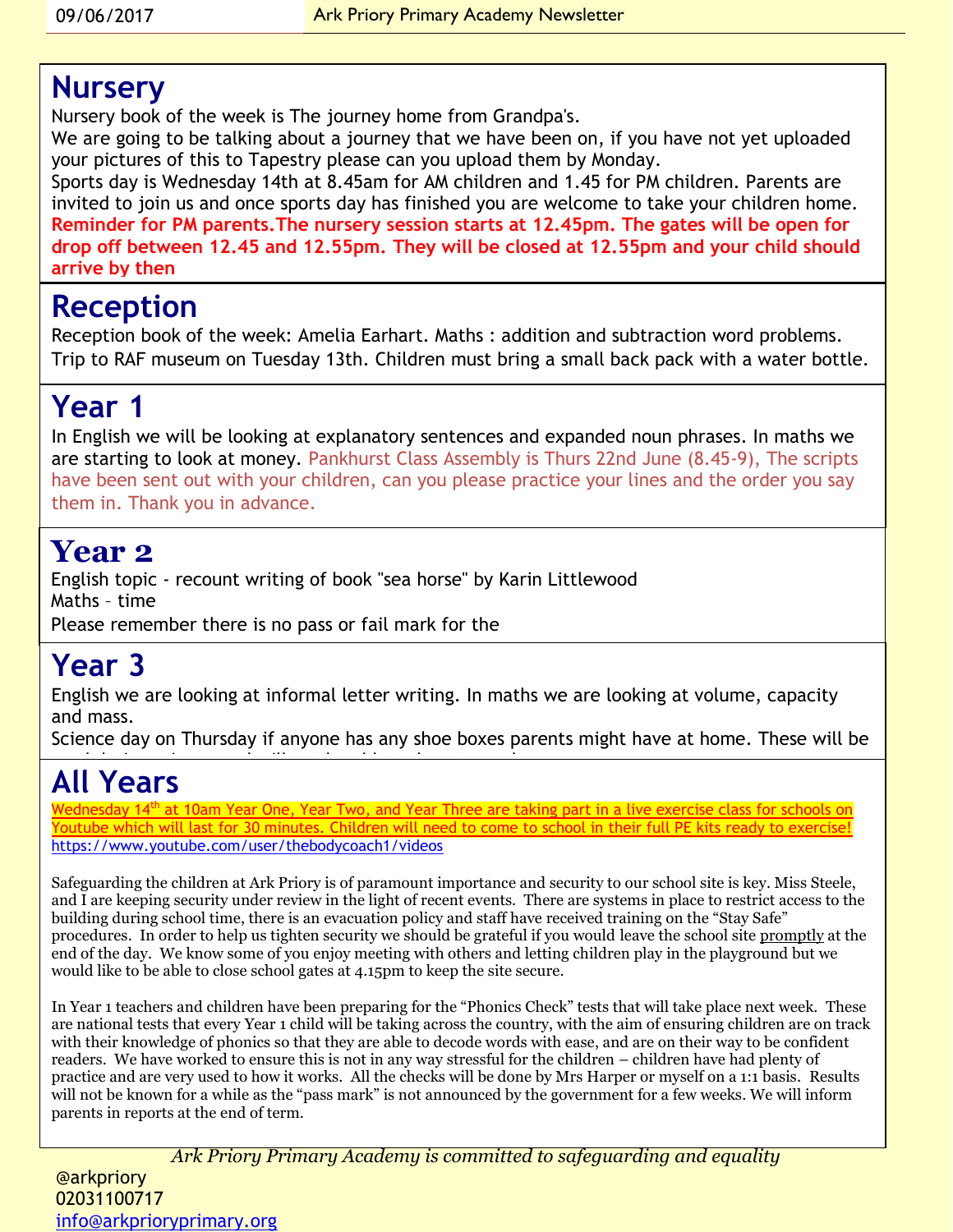## **Yr1 -3 Sports Day 12th July**

**9am:** Children are expected to be in their house coloured t-shirts and (lists to follow) sports kit at: **Linford Christie Stadium Du Cane Rd 9am – 12pm**

|                    | A MARINE IN APPROXIMATION . WE NEED RET IN CORRECTED TO THE CHARGE IN A REPORTED MARINE OF |                              |                                      |
|--------------------|--------------------------------------------------------------------------------------------|------------------------------|--------------------------------------|
| $Q$ $\Phi$         |                                                                                            |                              |                                      |
|                    |                                                                                            |                              |                                      |
|                    |                                                                                            |                              | Linford Christie                     |
|                    |                                                                                            | Scrubs Car Park <sup>O</sup> | Sports Centre                        |
|                    |                                                                                            | Wheelie Parking              |                                      |
|                    |                                                                                            |                              | Linford Christie Stadium             |
|                    |                                                                                            |                              |                                      |
|                    |                                                                                            |                              |                                      |
| O SO DIA Community |                                                                                            |                              |                                      |
|                    |                                                                                            |                              |                                      |
|                    |                                                                                            | Hammersmith                  |                                      |
|                    |                                                                                            | Hospital Parking<br>c        |                                      |
|                    |                                                                                            |                              |                                      |
|                    |                                                                                            |                              | Imperial College Wolfson-            |
|                    |                                                                                            |                              |                                      |
|                    |                                                                                            | W12 Conferences              | Hammersmith Hospital                 |
|                    | HMP Wormwood Scrubs                                                                        |                              | Imperial College London              |
|                    |                                                                                            |                              | Richdales Institute<br>Friends Of    |
|                    |                                                                                            |                              | Hammersmith Hospital                 |
|                    |                                                                                            |                              |                                      |
|                    |                                                                                            |                              | <b>DACATED</b>                       |
|                    |                                                                                            |                              |                                      |
|                    |                                                                                            | picentic                     | <b>Ducane Housing</b><br>Association |
|                    | <b>Du Cine Rd</b>                                                                          | Generale                     |                                      |

Staff and children will rendezvous at the main entrance and staff will collect their groups and parents can make their way to the spectator areas. A MORE DETAILED MAP WILL BE SENT CLOSER THE TIME

**9.30am**: Events start

**11.30am** Events finish, parents collect children and vacate site before 12.

**12pm:** All children and adults offsite.

FOLLOWING SPORTS DAY YOU **CAN** TAKE YOUR CHILD HOME – IF YOU WISH YOUR CHILD TO REMAIN IN THE ACADEMY IN THE AFTERNOON YOU NEED TO RETURN THE SLIP BELOW – TRANSPORT IS ALREADY FIXED FOR THOSE **WHO HAVE NOTIFIED US**

If you wish to collect your child you may collect the sibling from the academy on your way home – please notify us below.

LUNCHES WILL BE PROVIDED FOR YEARS 1 &2 and those entitled to FREE SCHOOL MEALS via PUPIL PREMIUM FUNDING **IN YEAR 3** - **it is not universal lunches in year 3**

#### **NAME: CHILDs NAME:**

I wish my child to remain in the academy on the afternoon of the  $12<sup>th</sup>$  July

I need to collect a sibling Name:……………………………………………………………… Class:…………………

I understand I am fully responsible, unless I have notified the academy otherwise, of travel to and from the venue

Signed:………………………………………………………………………

*Ark Priory Primary Academy is committed to safeguarding and equality* 

@arkpriory 02031100717 [info@arkprioryprimary.org](mailto:info@arkprioryprimary.org)